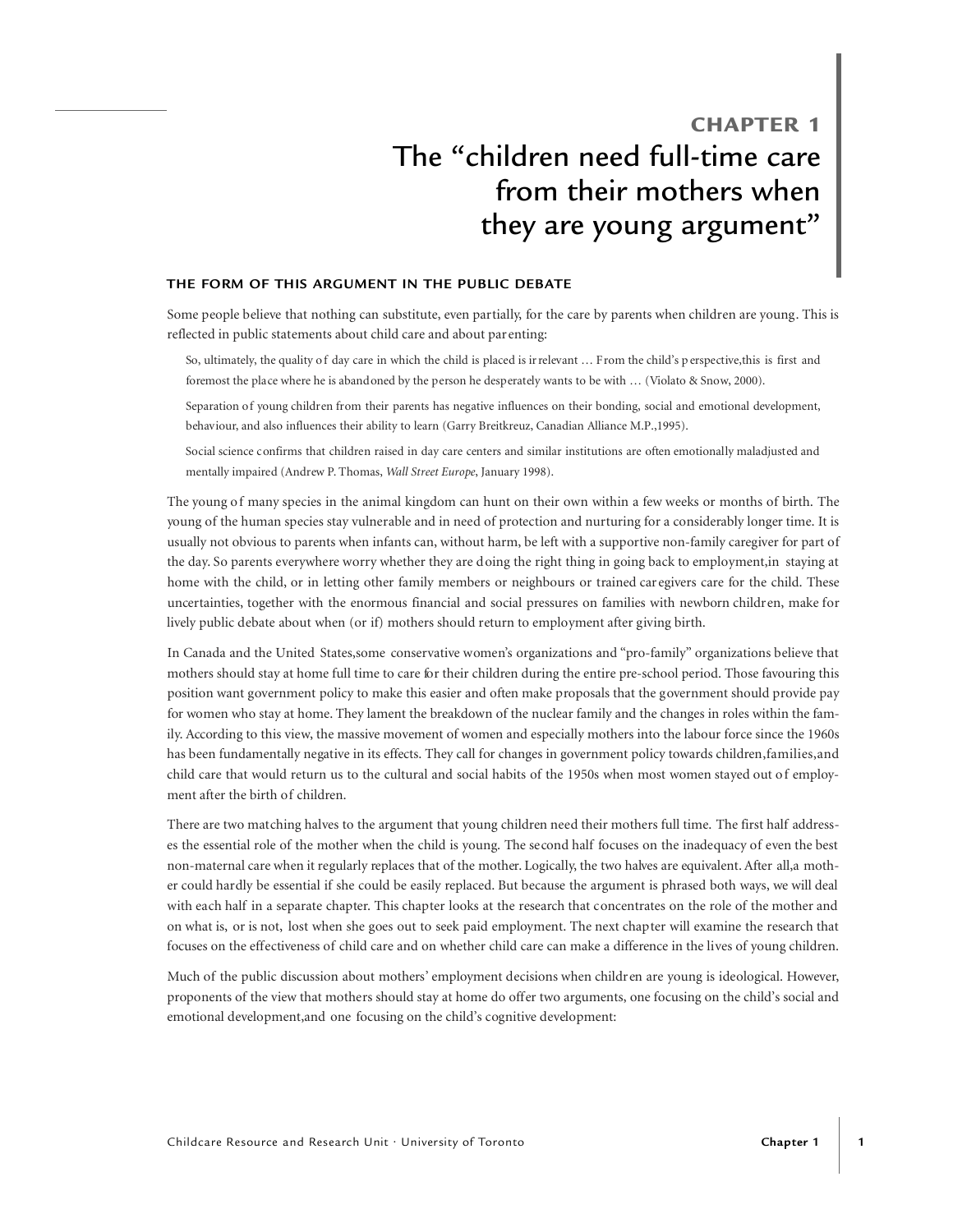- 1.The attachment argument The argument here is that when the bonds between mother and child are regularly broken by frequent separations during the pre-school years, the child is said to become insecurely attached to the mother (inadequate bonding), with long-term negative consequences for the child's development.
- 2.The employment argument This argument is not completely distinct from the previous one. However, it is less oriented to psychology and focuses on time pressures. When a mother works during a child's early years,this argument suggests that the child will not get enough individualized and caring attention especially if a mother works full time. As a result,the child's cognitive development will be held back compared to children of mothers who stay at home.

#### THE ATTACHMENT ARGUMENT

The atta chment argument is heard in many different forms. It may be suggested that babies who attend regular nonparental child care will experience these daily separations from their mothers as being a form of maternal rejection. It is expected that this will prevent complete bonding between the child and the mother. Or it may be suggested that mothers who spend large amounts of time away from their young children during the day will not be able to quickly adapt when they come home. As a result,these employed mothers will not be sensitive to the child's needs when they return,and the children will become distressed and insecurely attached.

The overall conclusion is that routine amounts of non-maternal care when the child is young will lead to insecure attachment of the child to the mother. Well-developed attachment with a mother is believed to be the foundation of secure emotional and psychological health.As a result,so this argument goes,these young children in non-parental care will bear emotional and psychological scars permanently affecting their development.

The attachment argument started life in the early 1950s with Dr. John Bowlby, a well-known psychiatrist. His work argued that children suffer when they are separated from their mothers throughout the pre-school years. Based on his research on children suffering traumatic separations (in hospitals, for instance), he believed that the attachment bonds between mother and child would be weakened if the child was cared for by other caregivers and that the child would suffer psychological damage. Generally, the research supporting this position is based on a procedure known as the "Strange Situation" developed by Mary Ainsworth,a student of Bowlby's.

By the early 1980s,the results of a number of studies on the effects of child care,mostly conducted in high quality child care centres, had led to a partial consensus that non-parental care begun by the 3rd year of life need not have adverse effects on psychosocial development and indeed, might well have positive effects. Jay Belsky was prominent amongst developmental psychologists drawing this conclusion (e.g., Belsky & Steinberg,1978; Belsky, Steinberg & Walker, 1982).

In the late 1980s,however, Belsky reconsidered the literature on possible negative effects of child care,this time focusing on infants. He partially reversed his previous approval of child care, and concluded, based on his review of four studies using the Strange Situation,that early non-maternal care in large doses could be negative for very young children. Belsky's work (for example, 1988, 1989,1994) spawned an immense lit erature in popular magazines on "the problem with child care".

#### THE EMPLOYMENT ARGUMENT

The employment argument is less about attachment and more about the idea that mothers are just better than anyone else at providing socialization, emotional support and education for their own pre-school children. As a result, there is concern about the pressures on mothers' time if they decide to be employed in the paid workforce. This argument suggests that even though women may get fulfilment and income from employment, a mother's employment when a child is young will mean the child does not get enough vital parental time,love and attention. This, it is alleged, will harm the child's development,particularly cognitive development.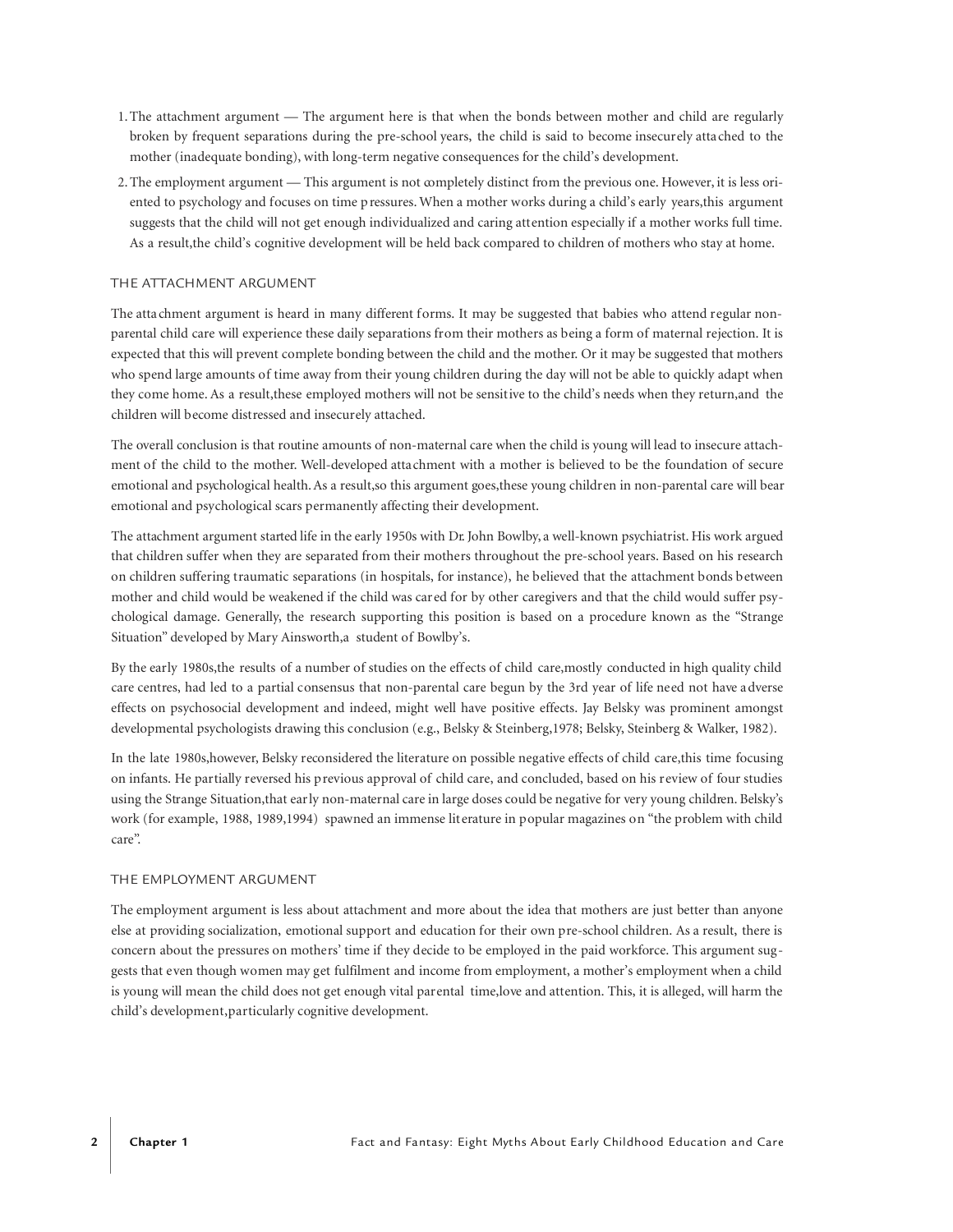# **THE BOWLBY AND BELSKY ARGUMENTS IN MORE DETAIL**

The argument that might be suggested by an oversimplified view of Bowlby's work—that children will be weakly attached to their mothers if they are not home with them throughout the pre-school years—is now voiced by few people. In fact,the majority of pre-school children experience a substantial amount of non-parental ECEC at some time before they go to school at age 6. This includes children who have a parent staying at home full time. At the time of the 1988 Canadian National Child Care Sur vey, fully 75% of children from 18 months to 6 years of age received some form of regular care outside their homes.

In the late 1980s,there was a surge of popular concern about child care's negative effects which was in part generated by Belsky's reconsideration of the issue in relation to infants less than one year of age (Belsky, 1988). Belsky reviewed the results of four studies in which the Strange Situation had been used and reported that the proportion of insecure responses (especially insecure-avoidant responses) was higher among middle-class infants receiving out of home care than those cared for by their parents at home (41% vs.26%). In this laboratory procedure,the child is separated for a short time (3 minutes) from his/her mother in an unfamiliar context. As the child is reunited with the mother, the child's reactions are observed and recorded. Some children will respond in a warm manner. Others will be detached and apparently uncaring. Still other children will be angry, blaming the mother for the unwanted separation.Thus,researchers classify children into those who respond securely, avoidantly or resistantly. These latter two categories are considered to be insecurely attached. Belsky's analysis found that children who have experienced regular non-maternal care are more likely to respond insecurely in the Strange Situation.

# **DOES CHILD CARE HARM ATTACHMENT OF CHILDREN TO THEIR PARENTS?**

Those who oppose public funding for child care have seized upon the Belsky hypothesis. If children are harmed when they are cared for outside the home, then public policy ought to concentrate on ensuring that this does not happen. However, more recent work on this issue suggests that although poor quality child care can harm children, good quality care has quite the opposite effect.

Other researchers could not reproduce the initial studies using the Strange Situation, which predicted harm to children. Controlled studies of good child care for pre-school children found that children were not, in general, harmed in their psychosocial development by daily short-term separations from their parents and indeed benefited in many ways from the experience.

The most recent and comprehensive examination of the effects of child care on children has come to different conclusions than Belsky did in 1988.This study, in which Belsky was a participating investigator, was carried out by the National Institute of Child Health and Human Development Early Child Care Research Network (NICHD). Over 1300 children were recruited at birth in ten different locations in the U.S. Infant-mother attachment was assessed at 15 months of age and data on many other child care and family variables, including child care and home care quality, was collected. Careful analyses indicated that neither the amount nor the quality of child care experience was related to the security of the infant-mother attachment for children in general. Insecure attachment was found to be a problem only when a series of different risk factors were combined for one family. It is only when poor quality care at home (mothers who are rated as less sensitive to the needs of their children) is combined with poor quality or excessive amounts of non-parental child care that infant child care has negative effects on the development of children (NICHD, 1997).

Poor quality child care may contribute to negative effects; the evidence also shows that good quality care benefits children. There is considerable evidence, especially from early intervention studies,that good quality child care can play an important role in protecting children from family-based risk. For instance, good quality child care appears to lessen the negative effects of poverty and maternal depression on the development of infants and older pre-schoolers (Shonkoff & Phillips,2000).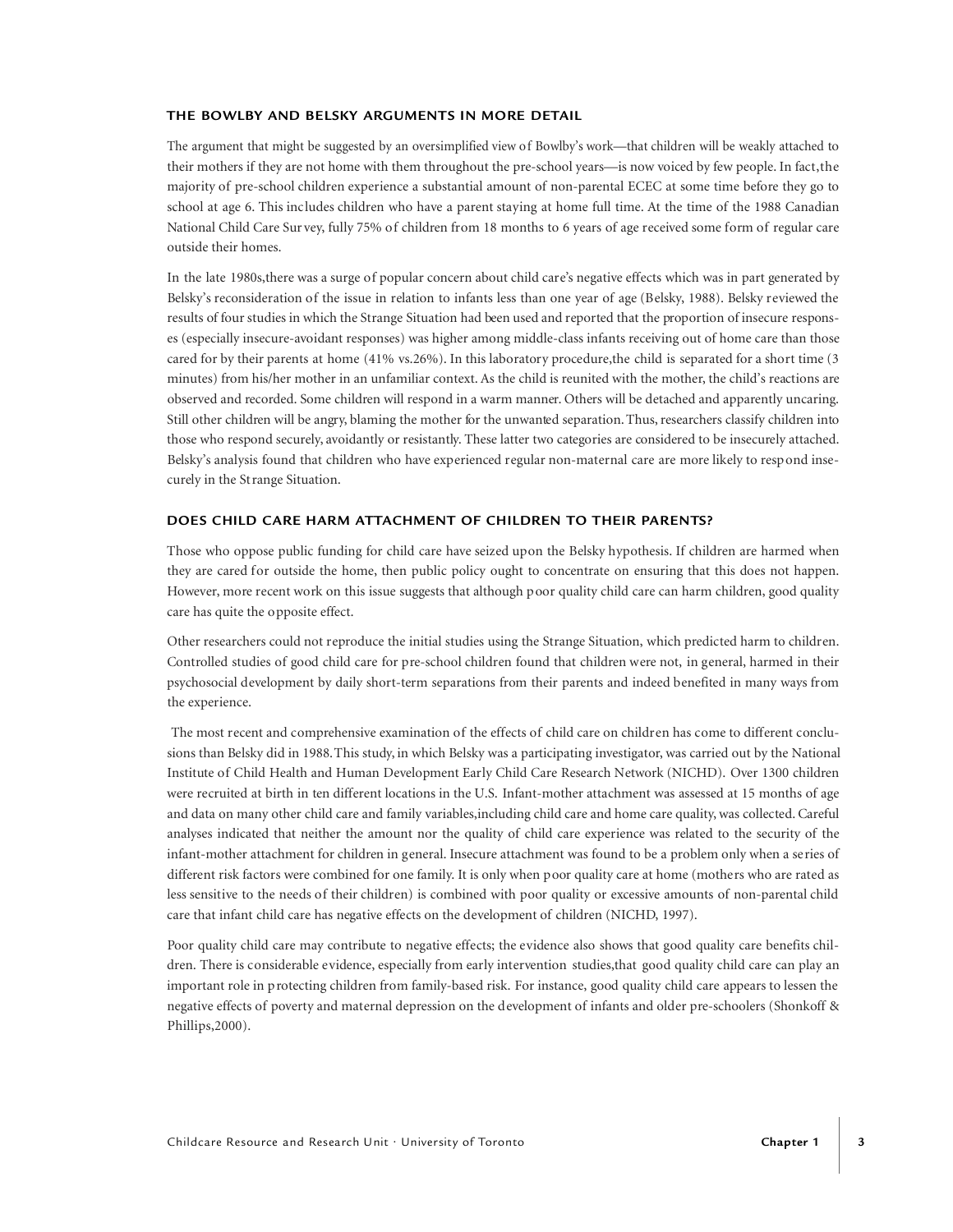Further, other investigations have failed to discern any significant relationships between early care experiences and compliance,aggression and problem behaviours (Howes,1988; McCartney & Rosenthal,1991; Prodromidis,Lamb, Sternberg, Hwang & Broberg, 1995). After a thorough review of the evidence on attachment and child care,the National Research Council and Institute of Medicine in the United States concluded that:

[I]n sum, despite persistent concern about the effects of child care on the mother-infant relationship, the weight of the evidence is reassuring, with the possible exception of emerging findings regarding very early, extensive exposure to care of dubious quality." (Shonkoff & Phillips,2000, p. 309).

Finally, we should recognize that the question mark raised about attachment applies primarily to children less than 1 year old. In the United States, with only a small amount of statutory but unpaid maternity/parental leave, many infants are in regular non-parental care early in the first year of their lives. For example, according to the NICHD study, 11% of mothers were back at paid work before their child was 1 month old;55% were employed by 3 months,71% by 6 months, 75% by 9 months and 78% by the time the child was 1 year of age. In Canada,the Employment Insurance program now provides one year of income-replacing maternity and parental benefits to families with a new child, with 15 weeks reserved for the mother and another 35 weeks that may be divided between mother and father. For countries like Canada, where families generally take nearly all the leave for which they are eligible,many fewer infants are in non-parental care at very early ages. In Canada,therefore,the discussion about whether mothers should stay at home is largely a discussion about the period after an infant reaches 1 year of age. But Belsky's research focused on children who were under 1 year of age. So his conclusions do not tell us much about the reactions of Canadian children whose mothers choose to enter the labour force.

#### **THE EMPLOYMENT ARGUMENT**

It is revealing that there is virtually no public discussion or public concern about the potential impact that fathers' employment has on young children. Fathers' employment is just taken as an immutable fact—a necessity for the financial support of the family. However, mothers' employment evokes a completely different reaction; mothers' employment is typically not viewed as a simple necessity to which private arrangements and social institutions will have to conform. In fact, concern about whether mothers should work when their children are young has been a hot-button issue for public debate for several decades.

The evidence suggests that questions about negative effects of mother's employment are (a) not large, (b) confined to when children are quite young, generally covered by maternity/parental benefits and leave in Canada,and (c) can be offset by using high quality child care. Further, the children of mothers who seek employment are in general, by cognitive and language measures,more advanced than the children of mothers who stay at home (thus children of employed mothers start with an advantage). More important still, the financial and social benefits to families from mothers' employment—due to increased family incomes and job security—can have long-term positive impacts on children.

Much of the public discussion about this issue is emotional and political,sometimes theological,and generally only partly rational. It is difficult to reach a balanced assessment in public discourse.However, there is now a considerable research literature on what happens to children's development when their mothers work outside the home.

#### **CANADIAN EVIDENCE ON THE EFFECTS OF MOTHERS' EMPLOYMENT**

The most recent Canadian evidence comes from work based on the National Longitudinal Survey of Children and Youth (NLSCY) which began collecting data in 1994–95. On balance, the evidence suggests that mothe rs' employment has no significant impact on children's outcomes.

J. Douglas Willms (2002) summarizes the e vidence from the first round of data collection in this way:

The results ... suggest that children whose mothers are at home are at increased risk of displaying cognitive difficulties during the early years, but this diminishes after their children enter school ... There are no apparent effects of either working or not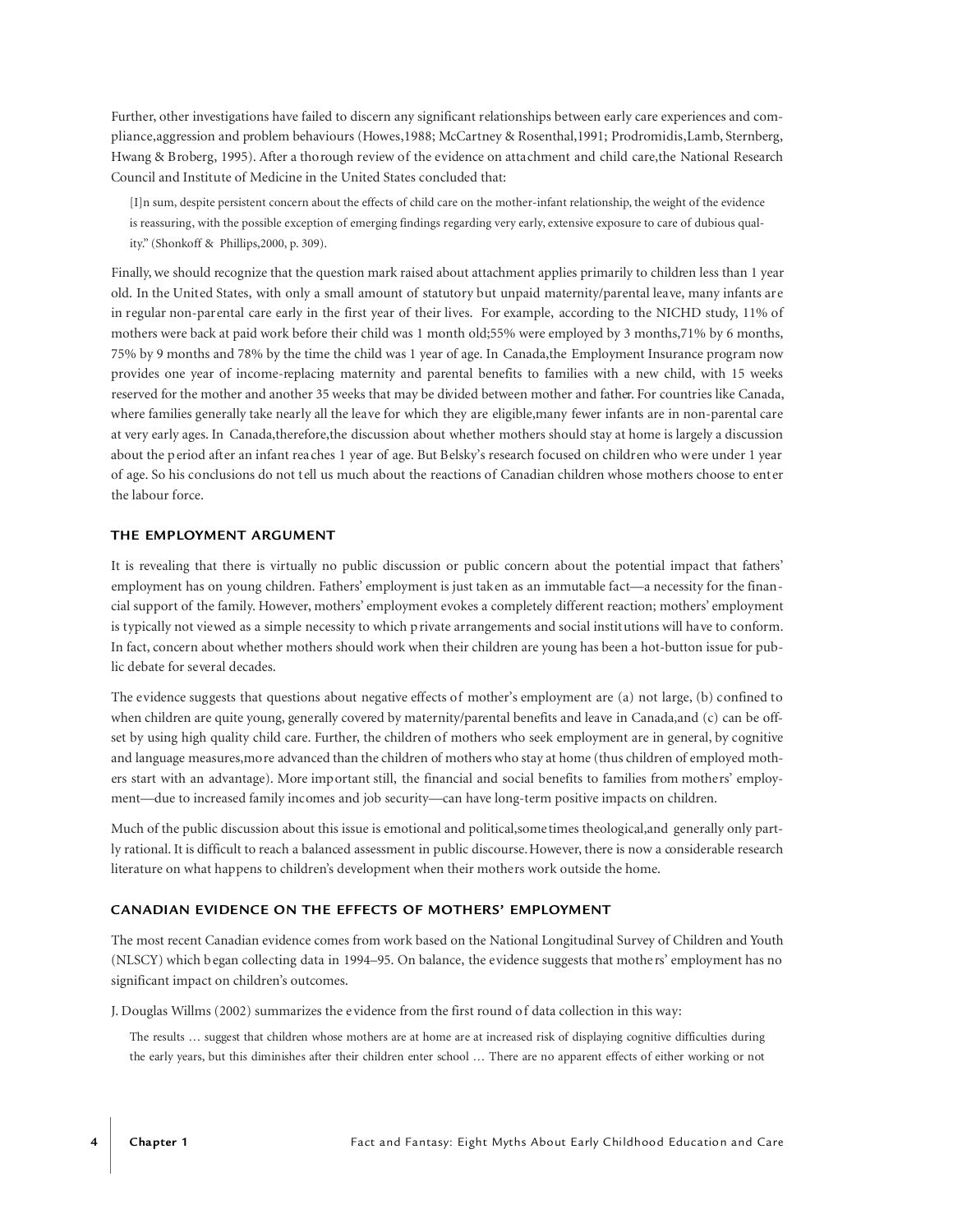working outside the home on children's behaviour outcomes. There is a trade-off:mothers who do not work outside the home have more time to be engaged with their child, and this has positive effects.... But stay-at-home mothers generally have a lower family income, and thus their children do not benefit from some of the effects associated with increased income. Stay-at-home mothers also tend to be slightly more prone to depression, which can have detrimental effects on their child's development.... On balance, there are minimal long-term effects of either working or not working outside the home. What matters most is that a child is cared for throughout the day by warm and responsive caregivers, in an environment rich with opportunities to learn .( $p. 348$ )

The same data from the NLSCY has been analyzed by two economists from the University of Quebec at Montreal using different techniques. They concluded that:

…the most important predictors of cognitive scores, behavioural scores,and schooling achievements were the child's personal characteristics as well as maternal and family characteristics and not marginal variations in income or work decisions.…Two of the important findings are positive.First parental work and maternal non-employment do not have statistically significant effects on cognitive outcomes of 4 to 5 year old children. Second, even ifmaternal full-time work is associated with higher levels of negative behavioural outcomes...of 4 to 11 year old children,these negative effects are small relative to the effects of other covariates. (Lefebvre & Merrigan,2002, p. 164)

Unfortunately, the NLSCY has few details about the quality of care received by children outside the home. This is significant as research shows that how extra-family child care affects children when their parents are employed is strongly linked to the quality of the child care.

# **U.S. EVIDENCE**

In general, the U.S. evidence has some limitations when considering the outcomes for Canadian children. As noted above, because of limited parental leave, most U.S. mothers return to work when their children are less than 1 year old. And much of the child care in the U.S.is of poor quality, below that of regulated Canadian facilities.

Results from the National Longitudinal Survey of Youth-Child Supplement in the U.S. have generally found negative effects of first-year maternal employment on children's later cognitive outcomes. However, none of these studies have been able to control for the quality of the child care settings used by the children studied, or the quality of the care they received at home. As a result, it is not possible to conclude that it is mothers' employment that produced the negative effects on children. There are two equally plausible explanations for these negative effects. One is that the average quality of child care used was sufficiently poor that children were negatively affected. The second is that employed mothers were, on average and independent of their decisions to be employed, less capable and sensitive in raising their children and that this harmed their children's development.

One data set in Canada or the United States that is both large enough and contains the right kinds of measures to permit a full examination of the issue of the effects of mothers' employment is the American data set collected by the National Institute of Child Health and Human Development (NICHD). This is a unique longitudinal data set that has followed 1364 children from 10 sites around the U.S.since they were born in 1991. The NICHD conducted home visits to the children's homes at 1,6,15,24 and 36 months, supplemented by phone interviews every 3 months to track maternal employment and child care use. At four points in time before children were 3 years old, visits to and assessments of the quality of their child care arrangements were made. The children were assessed at home and in the laboratory several times and the quality of home care and of the mother's sensitivity in caring for her child were also assessed.

The effects of mothers' employment on child cognitive outcomes have been carefully assessed using this data set by Jeanne Brooks-Gunn, Wen-Jui Han and Jane Waldfogel (2002). Their findings are worth some close examination.The first thing to note is that the children of mothers who are employed in the first year of their child's life had, on average,higher cognitive scores than did children of mothers who stayed at home.This is not a statement of cause and effect; rather it is possible that mothers who had higher scoring children were more likely to seek and find employment early in their child's life (i.e.,mothers with more education,more language skills, etc.)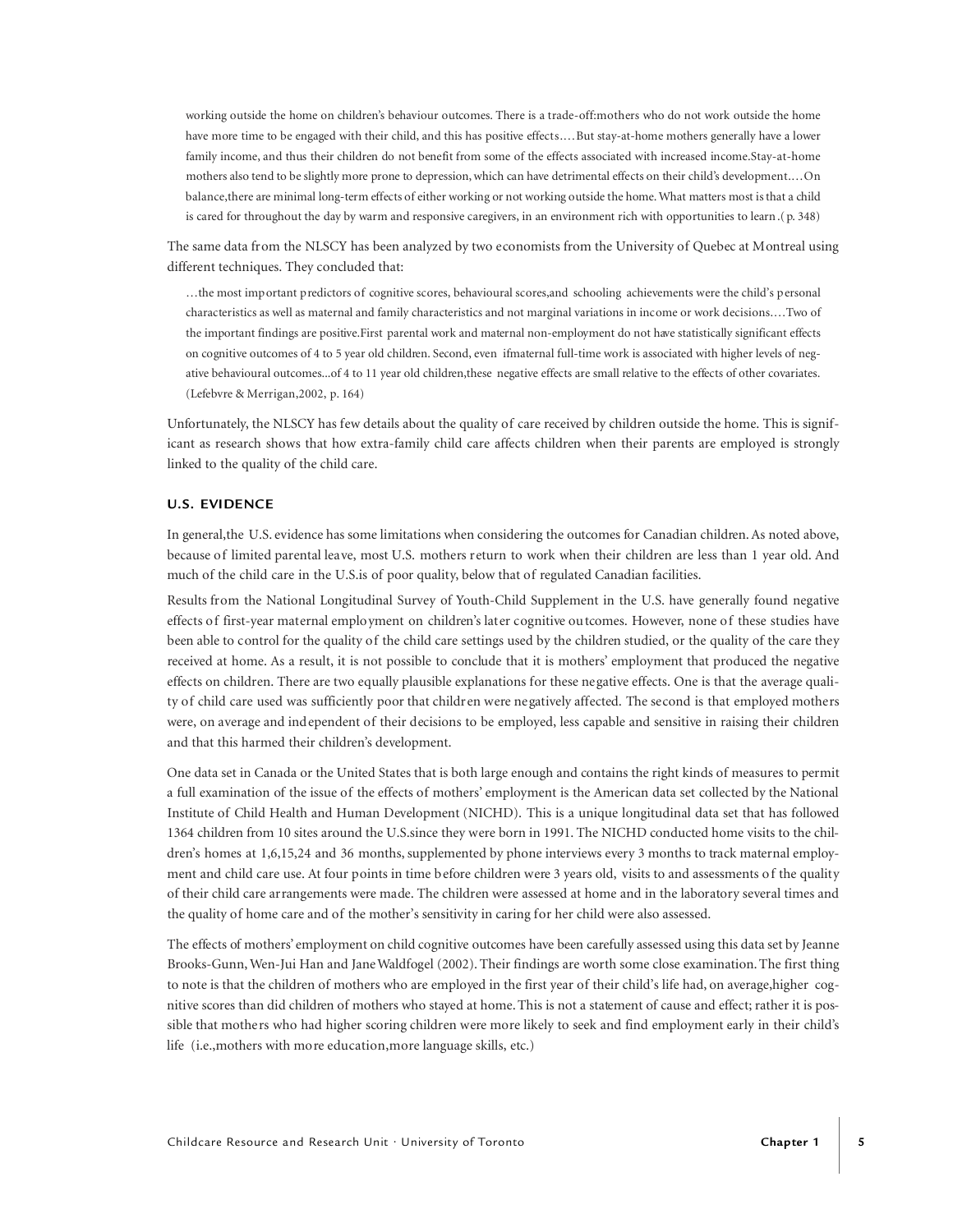Second, even though this study eventually did find negative effects of mothers' employment:

- These effects only refer to children of mothers who went back to employment at or before the child was 9 months old. In the NICHD data set,11% of mothers were back at paid work before their child was 1 month old;55% were employed by 3 months,71% by 6 months, 75% by 9 months and 78% by the time the child was 1 year of age.
- The size of the negative effect of mother's early employment on children is about 5 to 7 percentage points on the Bracken School Readiness test. To put this in context,the same NICHD study found a negative effect of about 12 percentage points when the child had older siblings, a negative effect of about 10 percentage points if the child was male rather than female and a positive effect of about 21/2 percentage points for every extra year of mother's education. The study also found the surprising result that there was a negative effect of about 7 percentage points on the test when the child came from a two-parent rather than a single-parent family,
- The study found that any negative effects of employment could be offset by participating in good quality child care and/or by increased sensitivity of care provided while the child is at home evenings, weekends etc. Changing from a below-average quality child care arrangement to an above-average quality child care arrangement has approximately the same size positive effect as early employment has a negative effect. Similarly, a change in mother's sensitivity of care at home from below the median to above the median can improve school readiness by about 5 percentage points.

# WHAT SHOULD WE CONCLUDE ABOUT INFANTS, MOTHERS' EMPLOYMENT AND CHILD **CA R E ?**

Our balanced assessment of the evidence about child care and infants yields several conclusions:

- 1.Children need love and support by adults who are consistently in their lives. They need socialization, cognitive stimulation and association with peers. In general,they can get this in a number of environments and with different combinations of caregivers, as was always the case in other generations and other countries. As children grow, a mix of parental and good quality non-parental care is desirable. The key issue is the quality of the care, which should be a continuing concern of public policy.
- 2.The biggest concern about negative effects of non-parental care on infants comes from the United States. But the U.S. is out of step with most of the rest of the developed world. It is one of the few countries that provides no guaranteed social support to new mothers in the form of paid maternity/parental leave. Generally, countries that fund early childhood services also provide for a significant period of maternity and parental leave, during which parents can stay at home and bond with their infants. The optimal period for par ental leave is not obvious but it is clearly not as limited as the U.S. practice would suggest.
- 3. Family policy needs to make it possible for the needs of the child to be met while parents are employed. This will include provisions to ensure accessibility to good quality early childhood education but will also mean support and encouragement to parents through family-friendly employment arrangements. This implies special family leave arrangements to care for ill children; it may mean making changes so as to give priority to the needs of families in determining work hours and work patterns, etc.
- 4.It should not be necessary for mothers to avoid having children in order to participate in social life without discrimination. There are consequences of having children which parents have to bear. Children are exp ensive to raise and require much time from parents,and in our society, particularly from their mothers. These are real costs which parents accept. But there is considerable evidence that the unequal position of women in our society is rooted in their preponderant responsibility for rearing children. This should not be. Part of this can be alleviated by changes in private arrangements between men and women. Society will be more equal if the roles of women and men in caregiving and responsibility for children become more equal. The other part is public support of various kinds to families and to early childhood education services. Public support of early childhood education and care will help encourage the ongoing transition in household roles between fathers and mothers.